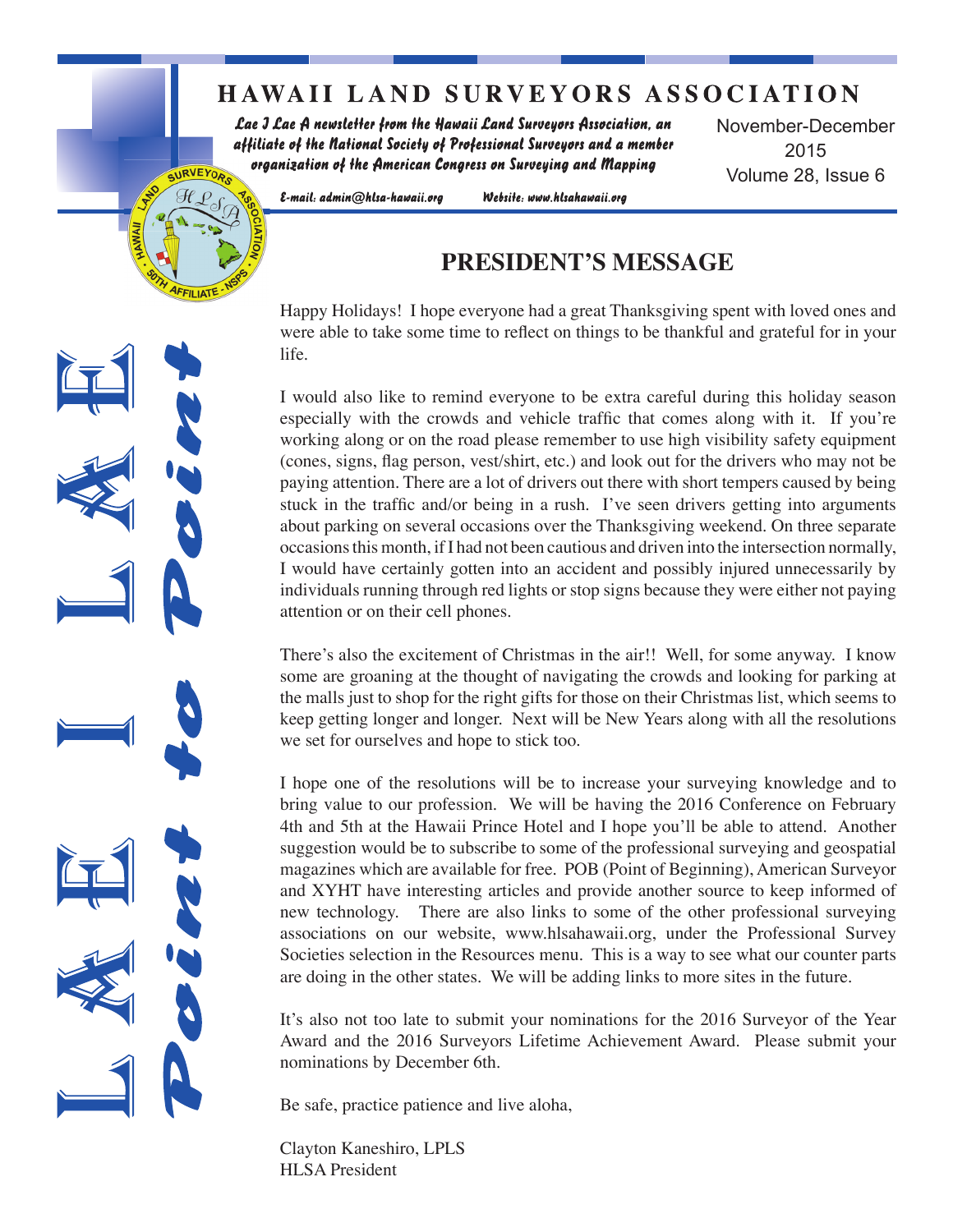# **National Society of Professional Surveyors (NSPS)**

Thank you for your participation in NSPS (voluntarily or otherwise). NSPS is a great organization when you get involved. Take some time to peruse the website: www.nsps.us.com

Speaking of involvement, my term as NSPS Director for Hawaii has come to an end. What a great opportunity for the next person to step in! I have learned so much about surveying in general, surveyors in different states, national issues that we face as surveyors, and have made great friends through participation in various meetings. So thank you for taking part in making that happen!

If you would like to be the next NSPS Director, please contact me or anyone on the board so we can make that a reality and start you on your way to representing our state.

CST testing will be available again this year at the upcoming 2016 conference. Below are the prices. More details are also listed on the NSPS website: www.nsps.us.com

| Non-Member | \$200.00 | $($150.00 + $50.00$ Application Fee) |
|------------|----------|--------------------------------------|
| Member*    | \$150.00 | $($120.00 + $30.00$ Application Fee) |

3. GROUP DISCOUNT of 10 or more at same site, same time, same proctor

| Non-Member | \$150.00 | <b>Application Fee Waived</b> |
|------------|----------|-------------------------------|
| Member*    | \$120.00 | <b>Application Fee Waived</b> |

We do have a proctor and last year we offered the testing during the first 4 hours on Thursday with 2 people passing the CST Level I exam. This is a great way to continue your career by certifying yourself, your education and experience, and proving how valuable you are to your employers.

Again thank you for affording me the opportunity to serve you. Merry Christmas, stay safe (have a designated driver if you drink), God's blessings upon you and your families, and see you at the next conference!

Arden J. Torcuato, LPLS NSPS Director Hawaii 2013-2015